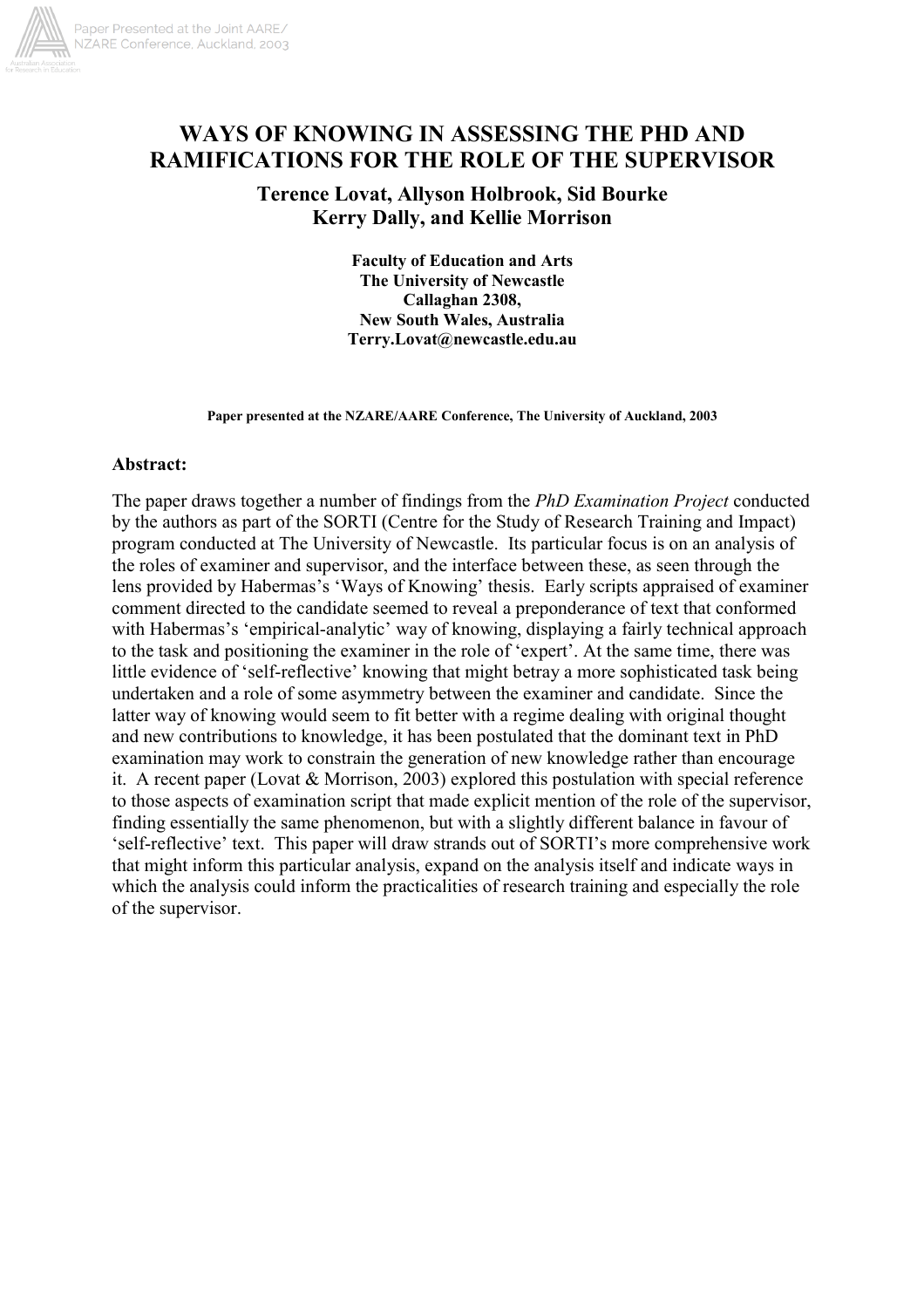

# **Ways of knowing in assessing the PhD and ramifications for the role of the supervisor**

**Terry Lovat, Allyson Holbrook, Sid Bourke, Kerry Dally, and Kellie Morrison**

#### **Introduction**

Increasing concern for quality control and transparency of higher education processes have led to increased scrutiny in the field. Included in this scrutiny has been an interest in the processes surrounding the phenomenon of the doctorate (*cf.* Tinkler & Jackson, 2002; Lawson, Marsh & Tansley, 2003). The work of the Centre for the Study of Research Training and Impact (SORTI) at The University of Newcastle is best understood as part of this growing interest. Among the centre's project strands is one concerned with the doctoral examination process in Australia, a process that relies entirely on the evaluation of a dissertation by a party otherwise uninvolved in its generation. The 'PhD Examination Project', currently supported by an ARC Discovery Grant, will eventually draw on data from nine Australian universities, but this paper reports on findings from the first two cases for which data entry and core textual analyses are complete. The overall aim of the SORTI investigations is to develop new, strategic and significant knowledge for research pedagogy and assessment. This paper outlines some of the initial findings from the investigation and then draws these into one of the more prominent interpretative analyses being applied to the textual data, courtesy of the 'Ways of Knowing' thesis of Jurgen Habermas (1972; 1974). The main section of the paper will re-capture and summarize the heart of the underlying epistemological position being taken, attempt to further substantiate recent findings from this strand of the analysis (e.g., Lovat, 2002; Lovat & Morrison, 2003) and, finally, speculate on ramifications for the practicalities of research training in general and supervision in particular, should the application being made of the Habermasian theory continue to prove tenable.

#### **Approach**

The PhD Examination Project utilises a mixed methods design, with approaches ranging from statistical analyses to purely interpretative approaches (*cf.* Holbrook, Bourke, Farley & Carmichael, 2001). The key to the design is a core set of analyses that are replicable across institutions that draw on candidate history, examiner and committee decision, and a contentbased analysis of key features of examiner written reports. Woven into this sequential, comparable set of analyses are concurrent strands of interpretative analysis that explore the text in great depth. The findings and insights from these particular analyses serve to question and 'extend' the findings emerging from the core analyses. Some of the directions suggested by these findings become 'core' with the result that they are routinely tested or applied in all cases. The application of Habermasian theory to the analysis of the report discourse has proved a particularly productive form of extended analysis to this point.

#### **Selected findings of the PhD Examination studies**

In one of the earliest SORTI papers, Holbrook (2001) undertook a critical review of relevant literature and research pertaining to doctoral examination or supervision. She argued that the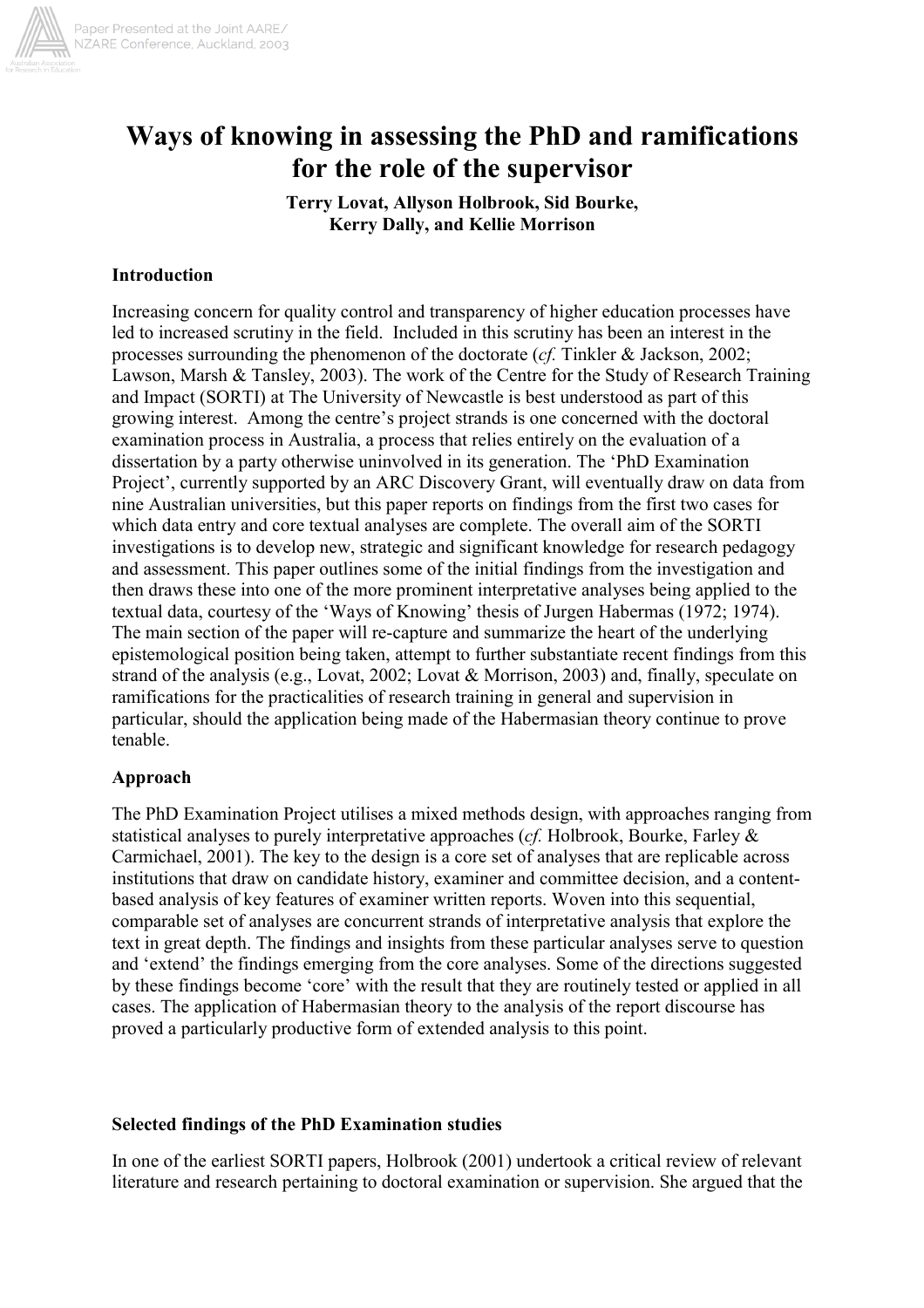

research lacks cross-disciplinary, cross-national research studies, operates from an impoverished theoretical base, and demonstrates a lack of attention to fundamental aspects of learning and assessment at advanced levels of study. Her review thus functioned as a rationale for the PhD examination project.

Initial analyses of the content of 150 PhD examination reports from one institution revealed five key clusters of information including, the structure and organization of the report, examiner characteristics and issues related to the examination process, assessable components of the thesis, dialogic elements and evaluative elements (including judgement and instruction) (Holbrook, Lovat & Monfries, 2001). Holbrook et al. (2001) further analysed the evaluative elements and reported that examiners tended to summarise the qualities of theses positively rather than negatively. Three types of instructive comment were also identified. These included: 'Formative Instruction', where the examiner engages in teaching and treats the reader as an active participant; Instructive Commentary, where the examiner provides information but gives no specific suggestions for changes; and Prescriptive Instruction, where the examiner specifies corrections but provides little or no accompanying explanation.

A subsequent analysis of 303 examiner reports from the same institution identified that certain elements of the reports were associated with either favourable or unfavourable recommendations by examiners (Holbrook, Bourke & Lovat, 2002). Reports on stronger theses contained higher proportions of positive summative judgement as well as discussion of significance and contribution and publications that could or should arise from the thesis. Weaker theses were associated with higher proportions of formative and prescriptive instruction as well as negative summation, editorial corrections and inaccuracies in the literature review. The quality of a thesis appeared to precipitate the content and tone of the examiners report and also to predict the role taken by the examiner. Three distinct roles were identified. These included: 1) Assessor/arbiter – the examiner provides prescriptive comment focusing on what is incorrect or inaccurate; 2) Supervisor–the examiner provides formative instruction and aims to teach the candidate and bring the candidate up to an acceptable standard through interactive dialogue; 3) Mentor-colleague- this role is characterised by the use of positive summative and dialogic text features indicating intellectual engagement and peer-type acceptance.

The interface between the quality of a thesis, the textual characteristics of the accompanying reports and the specific but sometimes overlapping roles adopted by examiners provided fertile ground for exploring the 'Ways of Knowing' thesis proposed by Habermas (1972; 1974).

## **Ways of knowing and the moveable relationships of the examiner and candidate**

According to the 'Ways of Knowing' thesis of Jurgen Habermas (1972; 1974), there is a consistent pattern through which knowledge is developed, revealed and further negotiated. This pattern occurs in all areas of knowledge, even where disciplinary boundaries exist. He argues that this consistent pattern arises from three different 'cognitive interests', which he calls 'ways of knowing'. First there is the empirical/analytic, which is a technical knowing/cognitive interest; second, there is a historical/hermeneutic form of knowing; while critical / self-reflective knowing is the third cognitive interest. These apparent divisions in the way knowledge is developed arise from human perception, rather than originating from any inherent partitioning within knowledge itself. For a project with the goal of identifying and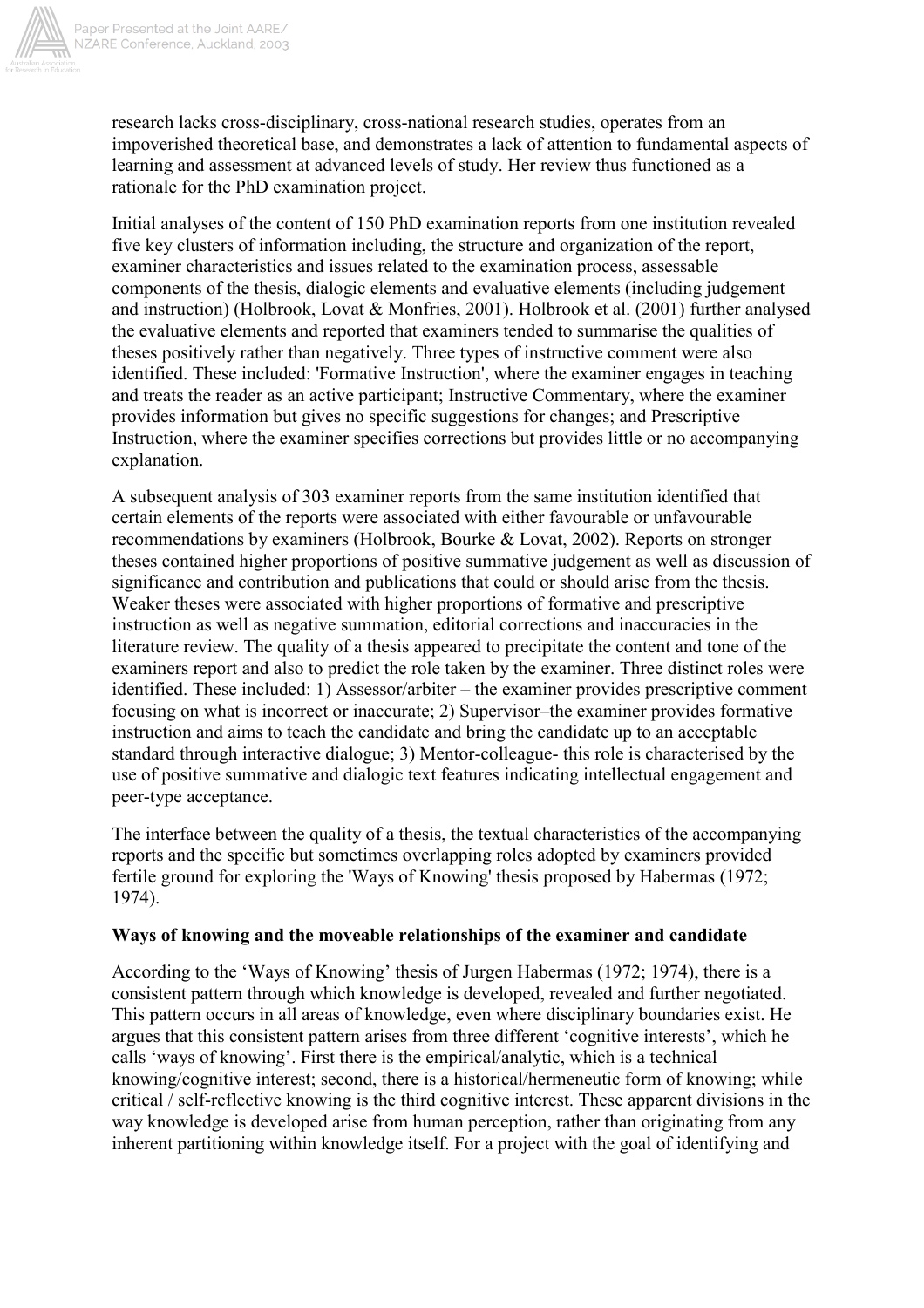

defining patterns of research higher degree examination across discipline areas, this seems an important thesis.

Each of the three ways of knowing position individuals in a teaching/learning relationship differently against each other. In this case, the relationship is between the examiner and candidate or between the examiner and the supervisor, sometimes with the candidate in the middle. When the technical way of knowing is operative, the examiner is most likely to take on the role of an "expert" in relation to the candidate (or the supervisor). Where historical/hermeneutic knowing is operative, a partnership between the examiner and candidate/supervisor develops, where there is an attempt to communicate and/or negotiate over facts or interpretations. Finally, when dealing with knowing of the self-reflective type, the traditional roles of examiner and candidate/supervisor are marked by an equability, a meeting of minds. Furthermore, the relationship is potentially reversed, with the candidate/supervisor being acknowledged as in control of their own knowing. Within this approach, the role of the examiner potentially transforms to that of listener and the relationship is marked by what Van Manen (1977) describes as "non-asymmetrical". By enabling this position, the examiner relegates the customary power given by the process, choosing to accept the role of listener.

At the heart of Habermas' thesis is the notion that the cognitive interest to be 'emancipated', or free in our knowing, impels an intensive critique of all of the assumptions and sources of our knowing up to that point in time. Among the assumptions and sources are those of both the external and internal world. Externally, one confronts one's enculturated past, one's corporate beliefs and community values, one's family, school, political and religious heritage. Internally, one confronts one's self: there is no knowing without knowing the knower. Through critical, self-reflective knowing, one is challenged to let go of much of the past and to embrace new futures. The end of critical, self-reflective knowing is *praxis*, practical action for change. One cannot remain in the same place once one has confronted one's past and one's self. The proposition of earlier work in this series is that this is the form of knowing one might expect to be dominant in a learning regime that is purportedly about the change we title 'original' or 'new contribution'.

However, initial analysis of case studies of examination and re-examination reports (e.g., Lovat, 2002; Lovat, Holbrook, Bourke, Dally & Hazel, 2002; Lovat & Morrison, 2003) have demonstrated that the mode of assessment employed by examiners more closely falls within the bounds of the empirical-analytic way of knowing. Furthermore, their texts are largely negative, constructed from a position of expertise. There were few texts that developed a discourse of partnership, collegiality, symmetry or the awe one might expect as the examiner witnessed original and significant contributions to academic knowledge. Moreover, even in those theses that had been rated as 'top box' (an unqualified pass), examiners still made negative comments (*cf*. Holbrook, Bourke & Dally, 2003). One case study of such a thesis illustrated three highly castigatory examination reports, with comments including: "shortcomings in the way the thesis is argued," " .. analysis which is very limited in scope," " .. does not deal with the arguments," " .. without an acknowledgment of its underlying arguments," " .. understandings are so limited," " .. reading .. is very limited," "Most important are weaknesses in the structure of the thesis." In spite of such derisory assessment, all three examiners, by recommending a 'top box' pass, presumably rated the thesis as constituting a major contribution to the world of public knowledge.

The above phenomenon, being not unusual it seems, has led to the postulation that, in the PhD examination report, we may be dealing with a virtual literary genre, born of assumptions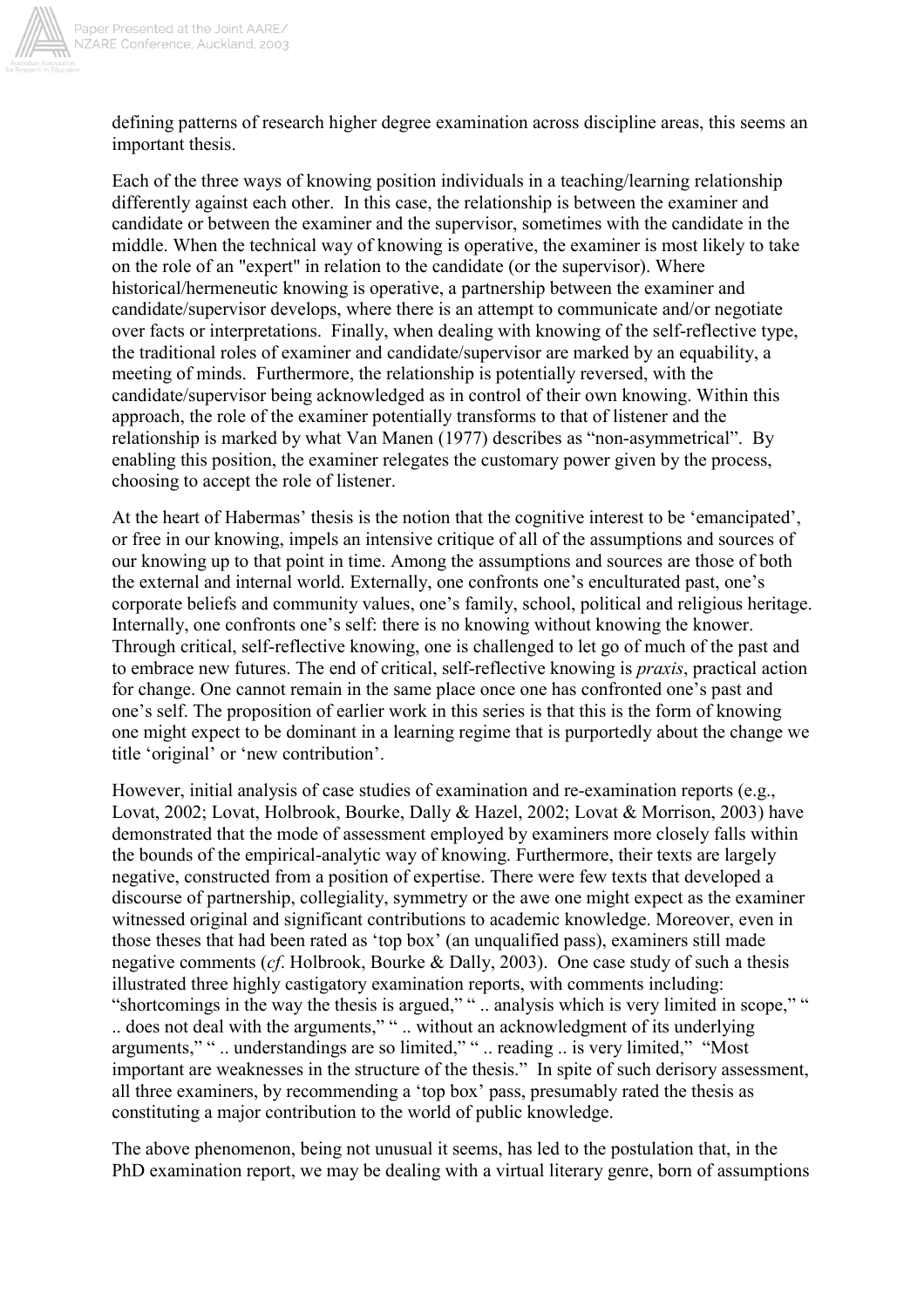

about the nature of the task and its incumbent duties, and built up over time to become a set of expectations attached to an informal yet quietly prescriptive aspect of academic culture. If this were so, it would suggest that examination reports may largely be constructed according to this genre, regardless of the quality of work under examination. The case has further been made that, were such a dominant genre in the examination script revelatory of the entire regime of the PhD, the potential was there for routine discouragement and even obstruction of the 'originality' and 'new contribution' factor that is meant to be the over-riding assessment item of the PhD. Again, this is working on the assumption, informed by the Habermasian thesis, that a PhD regime replete with boundary shaking and original contributions would be evidenced in an examination genre that was fairly well filled with positive comment, at the least, and robust self-reflective script, at the most.

In Lovat (2002), working on the evidence provided by one institution and concentrating on the examiner-candidate texts, it was argued that the dominant way of knowing, and the relationships constructed in the reports, emphasised a technical rather than self-reflective regime. There was only one report that offered a text providing some clear indication of a different mode of thought and positioning. The examiner's language clearly positioned the student as expert and established a relationship that spoke of Van Manen's 'nonasymmetrical' relationship. The examiner indicated a desire that that he/she might have written the thesis, demonstrating some awe towards the candidate's original contribution. The examiner also made explicit the self-reflectivity impelled by reading the thesis, including being brought to an enhanced understanding of her/his own work:

I thought that the interpretation of my work was very interesting as I had quite a lot of trouble digesting the data and simplifying it to explain what was happening and why. X's interpretation of this and his approach … demonstrate how a fresh approach by a creative researcher .. can re-interpret source data to add value and create or develop valuable new knowledge. When I think of my work now in these .. terms, I find that the results become more meaningful.

More recent analysis has uncovered some further instances that speak of 'non-asymmetry', normally to be found where the examiner names explicitly that some benefit has been derived from reading the thesis. A few of these instances are as follows:

In general I found the study to be very informative to me personally.

It is a document that I shall keep on my shelf and no doubt refer to regularly.

X did a superb job analyzing the studies. Her periodic summaries of them were very helpful for me.

The author has produced an interesting work on a very topical area in electric power systems. The reviewer is quite impressed.

## **Bringing in the Supervisor: Expertise Text**

In Lovat and Morrison (2003), working on the evidence provided by two institutions and concentrating on texts that included explicit reference to the role of the supervisor, it was found that the dominance of the 'empirical-analytic' way of knowing appeared to persist but that there was a greater number of instances where the examiner appeared willing to move from the technical regime, on occasion markedly towards the self-reflective. Lovat and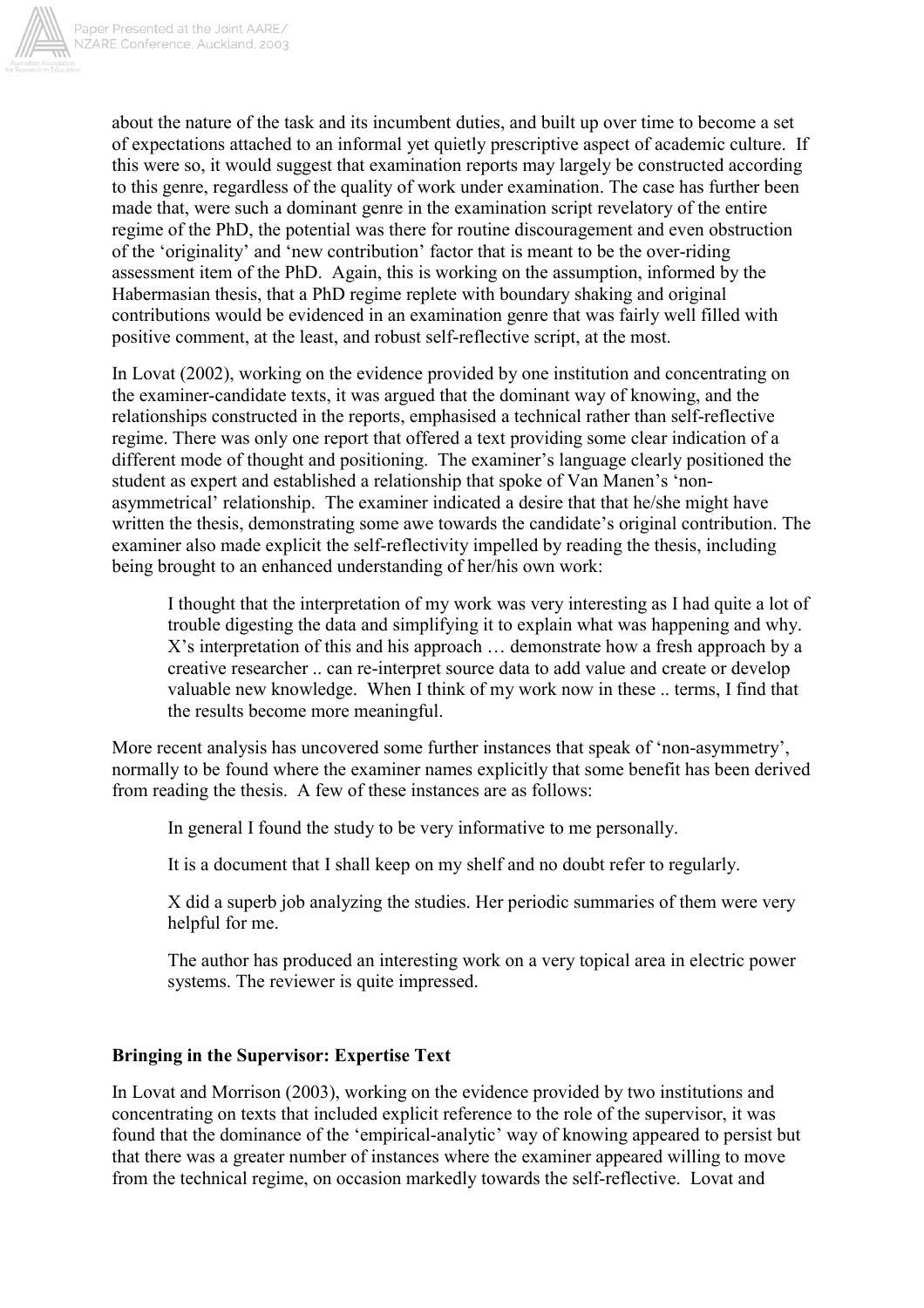

Morrison found that the majority of the examiners' comments that explicitly referred to the supervisor were focussed on custodial work, or what was named as 'expertise text'. The relationship constructed examiner and candidate/supervisor within a hierarchy, complete with clear inequality and asymmetry. The hierarchical implications were two-fold, as examiners either positioned themselves over supervisors, or positioned both themselves and the supervisor over the candidate. The examiner, positioned as expert and custodian of a body of technical and conventional knowing, often outlined to both supervisors and the learners, the ways in which the thesis must conform to particular standards and reproduce particular bodies of knowledge (e.g., developing sufficiently broad literature review, appropriate methodology and accurate application of it, more careful, accurate and/or meaningful interpretation of the results, etc.). The following excerpt represents the many typical texts that highlighted how examiners reinforced the role of supervisor as gatekeeper:

… the changes specified in my report and marked in the thesis need to be addressed to the satisfaction of the supervisor.

At times, this 'delegation' by the examiner constructed the supervisor and candidate as jointly responsible for the further development and repair of the thesis:

I would encourage the candidate and her supervisors to make the necessary modifications to this thesis.

At other times, the examiner's authority over the supervisor is unmistakably demarcated through a strong reprimand about the quality of the thesis. Here, we see obvious surveillance by the 'expert', not only of the candidate, but also of the supervisor. The gaze of the examiner, it seems, in doctoral examination is not restricted to the learner. That is, candidates are often not singularly criticized; rather, criticism is also applied to the standards of supervision as well.

In terms of direct instructions to supervisors or negative comments about their supervision, much of the examiner's language articulates a clear expectation that a primary role of the supervisor is to ensure that the thesis under examination is of an appropriately high technical standard. When this does not occur, the hierarchy between examiners and supervisors is evident in the examiner's directions. For example, one examiner commented that " … a final and careful proofreading from the supervisors is required." While another commented on more serious statistical oversights that needed to be addressed during future supervision:

I strongly urge these advisors to get their students to use standard deviations and to show confidence limits henceforth. They should at least insist on exact p values, so that others can work out the confidence limits.

Another urges:

Both the candidate and supervisors (should) remedy these aspects before final acceptance.

Such comments would seem to indicate that the process of doctoral examination can be as much an examination of the supervisor's expertise as of the ability of the student and quality of the thesis. Supervisors are therefore reproached, sometimes quite severely, when they have not been sufficiently meticulous in their duty of guiding the thesis to conform to appropriate standards, have provided insufficient guidance, or have failed to adequately perform in some other way, as indicated in the comments below. These comments also highlight that candidates do not have to bear criticism of their work alone: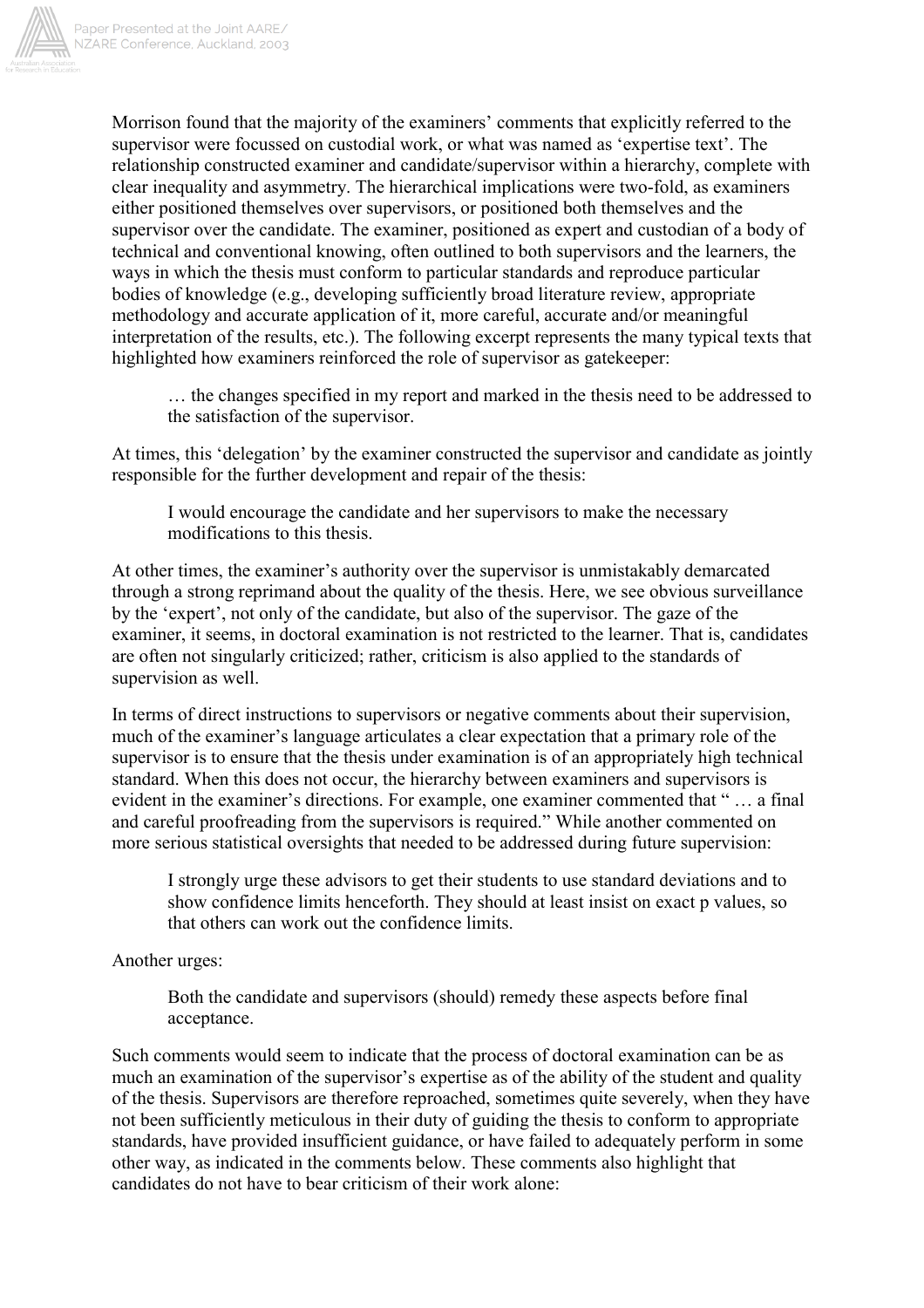

I note that the candidate has not had the benefit of direct supervision by an expert in the field and therefore believe that responsibility for the ultimate product does not solely lie with the candidate.

All of the above matters should have been dealt with during the draft stages of the thesis and reflect badly on the supervisor more so than the candidate.

These [a previously stated list of errors] all suggest a rather lax critical review of the thesis by the supervisor(s) and should be corrected in the Library copy.

Examiners' concerns about theses do not solely relate to errors (minor or major) in the thesis. Within examiners' language that addressed supervisors' roles, there was also a concern for the lack of publication derived from the thesis prior to its examination. For example, one examiner first commented about lack of peer reviewed publications from a particular thesis before remarking, "... this ultimately reflects unfavourably both on the candidate and his/her supervisor $(s)$ ."

Some of the harshest criticism of the supervisor was evident in the lengthy comment reported below. Here, the examiner had been very impressed with some aspects of the thesis, but obviously felt that the candidate's supervision was substantially deficient, and over the course of the examination report, remarked at length on the poor quality of supervision:

It seems only just I should state at the outset that it was quite obvious that X had not received a level of supervision that would enable him/her a more critical, discursive approach to what is a quite remarkable and idiosyncratic project.

... I describe earlier a concern regarding supervision; it seems remarkable that such a vivid imagination as is described here and such a capacity for the construction of narrative was not given guidance to reach the potential of this research…

…relates to the supervisor's role, for work of this quality to be so undernourished, unsupervised is tragic.

Occasionally, such reprimands are extended beyond the supervisor to the responsibility of the whole institution. For example, the two comments below originate from different examiners and refer to different institutions:

I strongly recommend that the University of \_\_\_\_\_\_ more closely scrutinise PhD theses sent for external examination to ensure that they, at least, contain minimal spelling and simple English grammatical errors.

In the second example, the examiner overtly stated that the identified faults in the thesis were not raised as a criticism of the candidate:

… but as an observation of the 'sign of the times'. Z's research Doctoral committee may like to reflect on these comments. But, maybe the current members of such a committee don't want to know about this. Their objective may be to 'push as many candidates through, as quickly as possible', and not provide time for PhD candidates to 'reflect'. So be it . . . Overall it is my view that the role of postgraduate students is, to use an expression that has now entered the Australian vernacular, 'to keep the bastards honest' ('bastards' in this context refers to 'supervisors').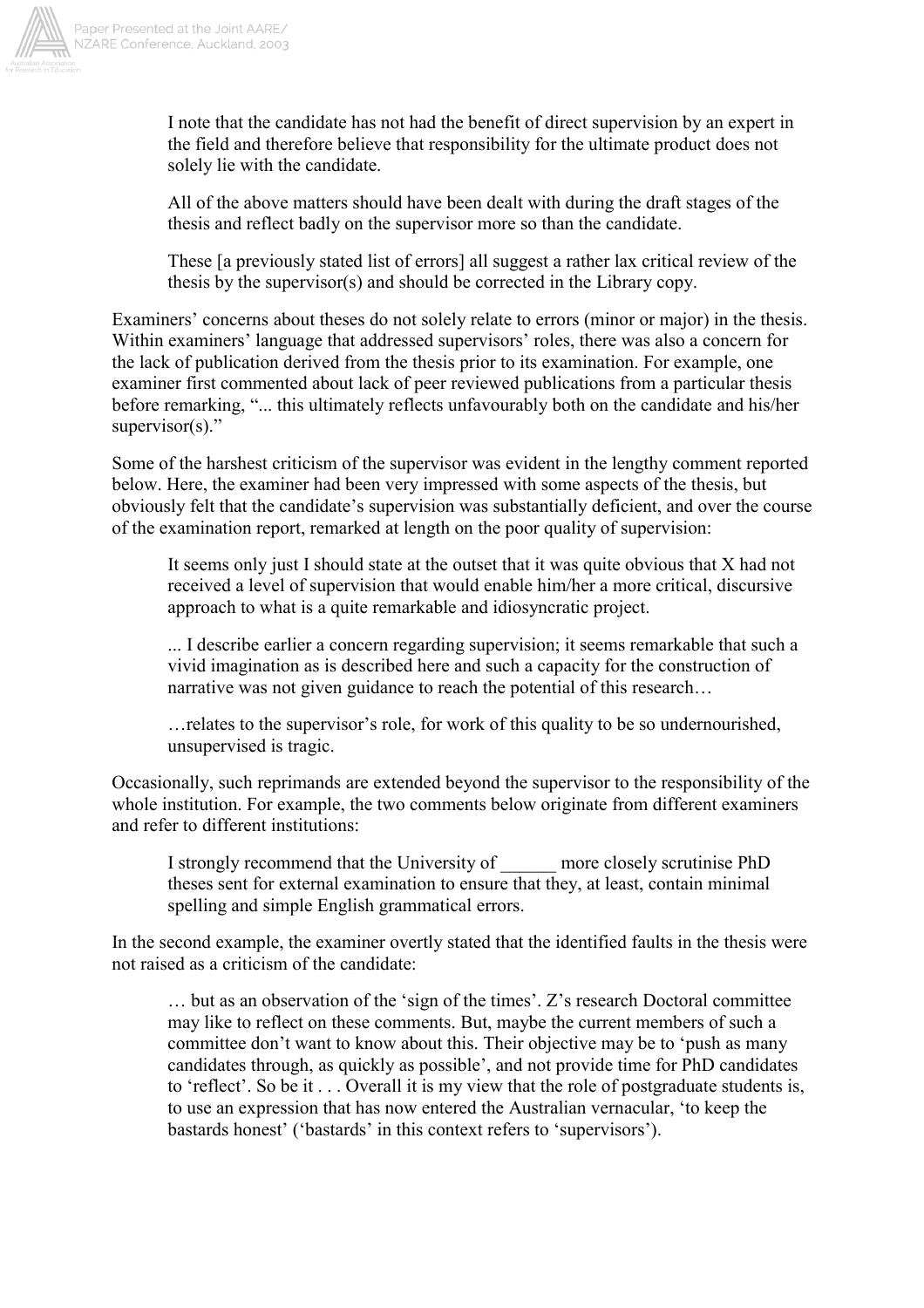

Paper Presented at the Joint AARE/<br>NZARE Conference, Auckland, 2003

In summary, it seems that the same preponderantly 'expertise' text identified in the earlier work regarding the positioning of the examiner in relation to the candidate extends fairly widely to position the examiner as 'expert' in relation to the supervisor as well. Furthermore, this same text implicitly positions the supervisor in an expert role against the candidate. Indeed, examiner expertise text tended more often than not to blur any distinction between comments made about inadequate supervision and the implicit assumption that the main role of the supervisor was as gatekeeper. Within this text, there tended to be no allowance given for other conceptions of supervisor role. Nor was there much evidence of the extension of that mercy that was occasionally offered to the candidate being also offered to the supervisor. For slack supervision, there were no excuses.

#### **Bringing in the Supervisor: Partnership Text**

In this section, the effort was to establish instances of what were broadly titled 'partnership texts', in order to ascertain whether a fundamentally different positioning was occurring between the examiner and the supervisor and, if so, whether this was resulting in a different conception of knowing being addressed. The knowing being searched for here was one conforming to Habermas' 'communicative' (or historical/hermeneutic) knowing where positioning would approximate negotiation between peers, rather than the clearly unequal relationship to be found in expertise text. Granted the assertion above that the positioning of examiner against supervisor tended to blur with assumptions by the examiner about the proper role to be played by the supervisor in relation to the candidate, a logical place to begin this exploration seemed to be with the comments of the examiner about this latter relationship. It was from this exploration that the notion of 'partnership text' arose. When something had gone wrong with the thesis, in the view of the examiner, there was a disinclination to blame both parties at once; this seemed to be evident in the expertise texts surveyed above. Either the student or the supervisor was held to account. However, where praise was to be given, invariably it was offered to the candidate and the supervisor, as though they were a team. The praise from different examiners reported below represents typical partnership text:

…I believe that the student and supervisor should be congratulated for bringing together an excellent examination of this very sensitive area.

I would like to congratulate the student and advisor on a well-done thesis.

Both he and his supervisors need to be congratulated. It is very heartening to see such high quality in…

It is clear that the candidate had access to outstanding supervision and methodological support. I would like to extend my congratulations to the supervisory committee.

…her supervisors deserve congratulations.

It reflects well on both the candidate and the supervisor.

This was a great piece of work and both the candidate and supervisors are to be congratulated.

I extend my congratulations to X and his committee for an outstanding piece of research.

Please convey my congratulations to X and Prof Y for this excellent work.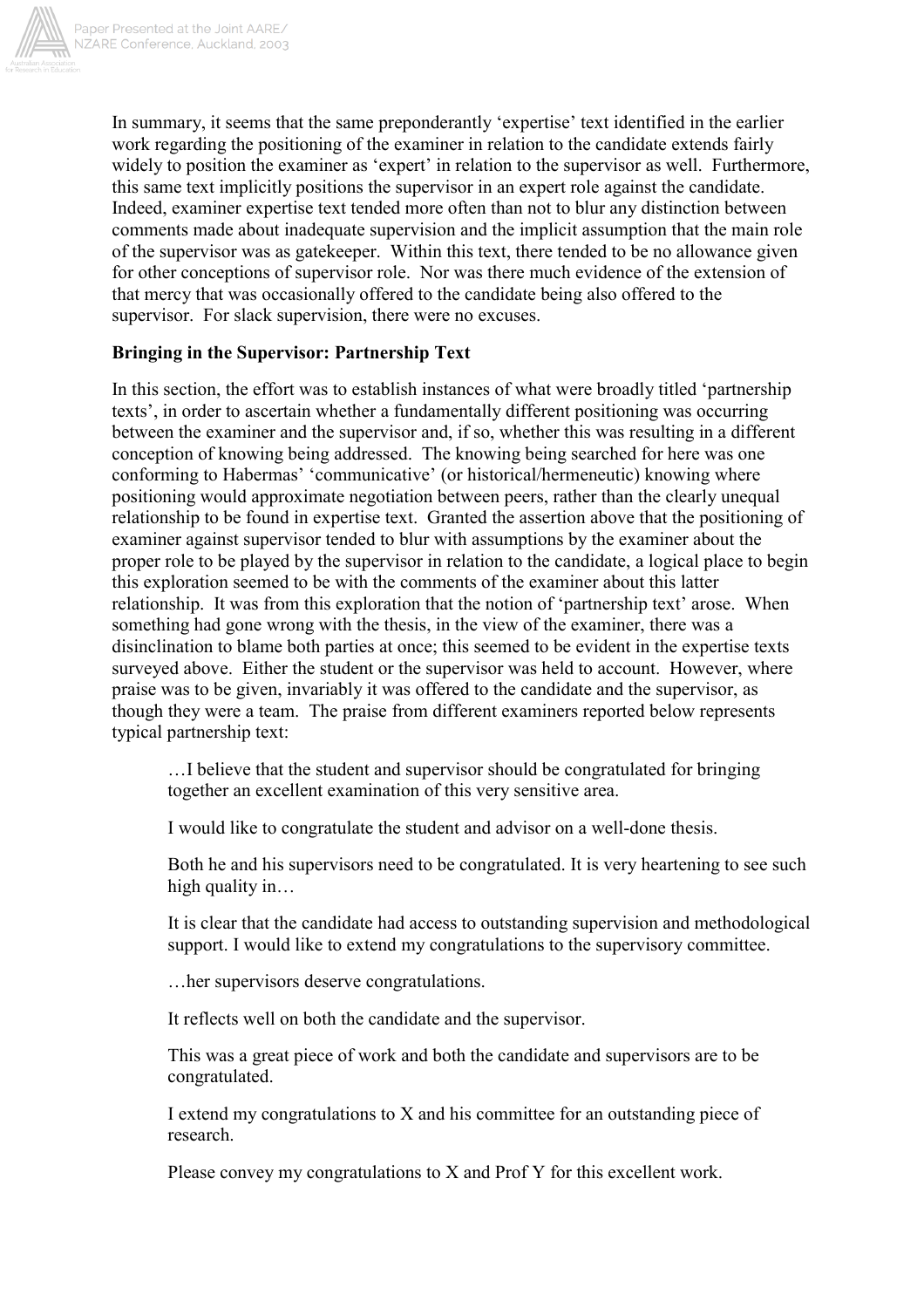

It is original, makes a significant contribution to the field and has important theoretical and clinical implications. The candidate and her supervisors are to be congratulated and I urge the candidate to prepare her work for publication.

Mr. X has extended the previous work of his supervisor's group at {name of University] in a most significant way....

In these comments, we repeatedly see examiners articulating a role for the supervisor quite beyond being a gatekeeper; it is rather a role as partner with the student, and even as coconstructor of the thesis.

So, to the central issue of whether partnership text portrays a different positioning between examiner and supervisor, or supervisor and student, and whether there might be a different way of knowing coming into focus. On the one hand, there would seem to be a different assumption evident about the relationship between the supervisor and the candidate, with a greater sense of peer interaction coming through. On the other hand, there is little in the partnership text that fundamentally changes the positioning of the examiner against the supervisor, or indeed the candidate. While the text is more positive and in some cases quite full of praise, the position of the examiner is still essentially one of expert opinion, making judgments from on high. There is little in the text that speaks strongly of 'non-asymmetry' in the relationship with either the candidate or even the supervisor, and so it seems the 'empirical/analytic' way of knowing endures throughout the text as the dominant form, albeit slightly modified by an element of the 'historical-hermeneutic'.

# **Bringing in the Supervisor: Non-asymmetrical Text**

According to the 'non-asymmetry' thesis of Van Manen, it is possible for roles to be reversed, with the examiner relegating to the supervisor (and sometimes the candidate) the power that is clearly bestowed by the examiner role. Couple of rare examples were provided above of the type of text that portrays this relegation. In this part of the study, a larger number of such texts have come to light. Granted that this part of the study has concentrated on text pertinent to the supervisor, it may indicate that there is a stronger disposition by the examiner towards relegation to the supervisor than to the candidate. The comments below provide some glimmer of the different positioning that occurs when a measure of selfreflective knowing becomes instrumental:

The student and the advisor clearly know more about these techniques than I do.

I recommend the thesis for the award, and I leave it up to the candidate and his advisor to decide whether, and to what extent, suggestions listed below should be incorporated into the thesis.

In these examples, the examiners reduce the focus on themselves as expert, a view which underpins technical knowing, and opens the door for a relationship of learning that is more equable and fluid. The first comment is a complete and apparently comfortable relegation of expertise about method. This examiner is prepared to sit at the feet of both the candidate and the supervisor regarding technique. The second examiner more subtly relegates the final decision on the best course of action to both the candidate and the supervisor, making it clear in the words, "I leave it up to the candidate and his advisor .." that they might know better than the examiner what the final requirements should be. The notion that any recommendations are negotiable not only opens the door for interpretive dialogue to occur but, moreover and more importantly, acknowledges that the supervisor and candidate possess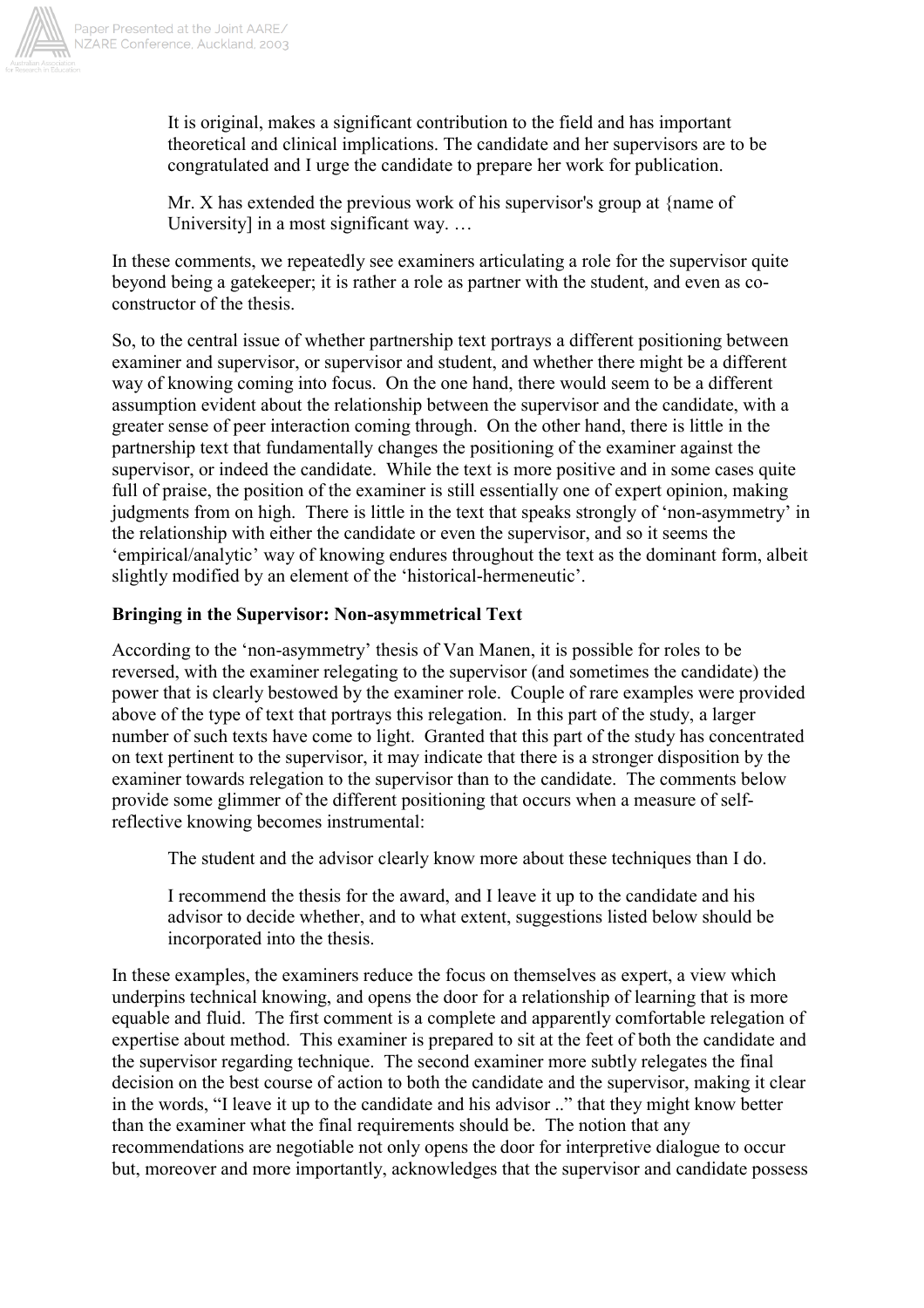

knowledge that the examiner does not currently hold. The entire examination process is changed by such an approach, exuding negotiability, admission of the possibility of supervisor and candidate superior knowledge, and generally the use of a language that positions a different type of relationship between the three parties. The text qualifies for the term 'symmetrical' and it clearly relegates to the supervisor and the candidate much of the power over the process.

Other examples of 'non-asymmetrical' text include:

I benefitted from reading it, and I congratulate the author and her advisers on their work.

Each time that I have been asked by Australian academic supervisors to referee PhD theses, I have found myself amply rewarded and stimulated. X's thesis is not an exception to this rule. The high quality of your thesis speaks eloquently about Australian pedagogy and apprenticeship.

Of note in the above texts is the admission by the examiner of having benefitted and actually having learned from reading the thesis. This is the kind of text that accords with a process designed to elicit an original contribution to knowing. The examiners are reversing the roles and sitting at the feet of both candidate and supervisor. This positioning and the acknowledgment of originality is made even more explicit in the comments below:

My congratulations to her and her supervisor for the achievement of a valuable, original contribution to knowledge.

I applaud Mr X and his supervisors, Dr Y and Dr Z, for a very comprehensive, high quality, innovative, and forward thinking research report. The thesis clearly breaks new ground on …

This thesis reports on research work on the further development of a new and unique method, originally developed and reported by Y, a supervisor for this thesis … Congratulations to the candidate and to his supervisors for an outstanding piece of research and reporting.

While these latter texts do not contain explicit admission on the part of the examiner of having benefited and/ or learned, one could deduce that such strong endorsement of original work would imply such admission. Presumably, one cannot both endorse new knowing having occurred while, at the same time, claiming to have known it all along. These latter texts are among the strongest of symmetrical texts yet uncovered for they both identify sharply that original contribution has occurred and, at the same time, portray relegation of power by the examiner to the learner and to the supervisor.

#### **Conclusion: Ramifications for Supervisors and their Candidates**

The text that includes reference to the supervisor in the way being referred to throughout is a minority of text, constituting just 15% of instances in Institution 1 and 27% in Institution 2. Within these limits, however, the findings related to this paper would seem to further substantiate the earlier thesis that the 'empirical-analytic' way of knowing is the relatively dominant mode employed in the examination report, and that this varies only slightly when the supervisor is referred to explicitly. Furthermore, there is some confirmation of the fact that, while this way of knowing may be more apparent when dealing with negative text, it persists even as a sub-text within much text that is positive. Again, it is suggested that such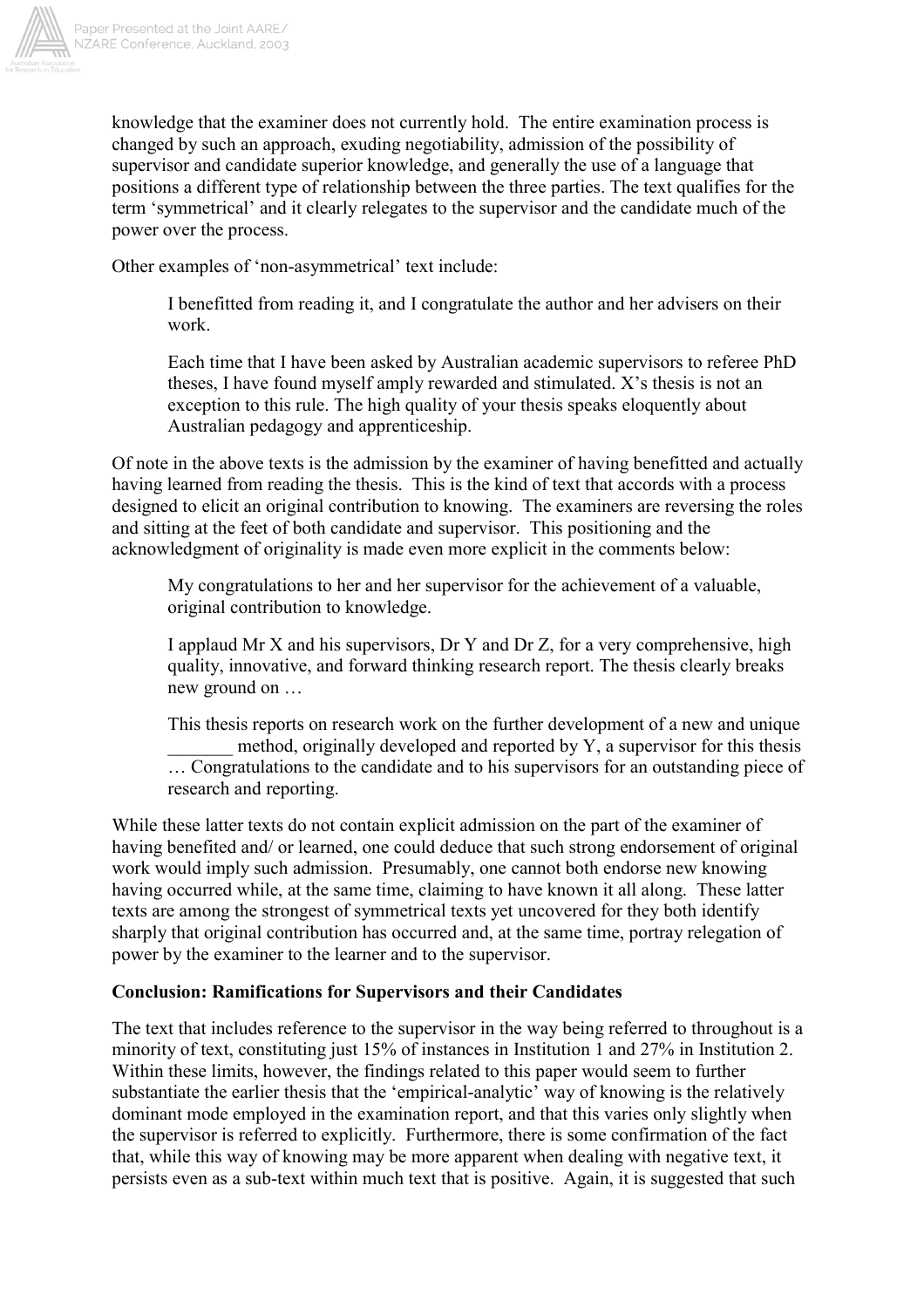

text may constitute what might be described as an 'examination genre' and that, granted the stated intentions of the PhD to be 'original', creative', 'contributive of new knowledge', etc, such a genre could serve unwittingly to discourage the kind of risk-taking and innovation that might be essential to such a venture. Just as the genre might serve ultimately to discourage candidates as they become aware of the examination regime implied by the genre, so too might supervisors focus overly in their own work with the candidate on the technical, rather than the historical/hermeneutic or critical/self-reflective knowing potential of a thesis. In other words, knowing that such a genre is likely to dominate the examination process may well encourage supervisors to play safe in the mentoring of the thesis, rather than risk too much of the kind of boldness normally found as an attachment to the truly new and contributive.

The second way of knowing, historical-hermeneutic, was also identified in the text of the examiners, but to a less significant extent. It was wrapped in more positive and encouraging language, and invited a modicum of partnership. In the end, however, it was judged not to have moved the essentially expert positioning found when dealing with the empirical/analytic. Again, the subtlety implied here that positive text can in fact be only veiling an essentially technical regime may simply serve to underline the extent to which the 'empirical-analytic' genre has become institutionalised within the examination culture.

The findings from Lovat and Morrison (2003) did extend on the instances collected so far of text indicating a focus on self-reflective knowing and so moving the positioning between examiner, supervisor and candidate more towards one of 'non-asymmetry' and occasional awe at the emergence of new knowing. As illustrated above, the greater number of such texts than were found when the examiner/candidate role was in focus may reveal an enhanced disposition on the part of examiners to relegate some power over the process to the supervisor, while still being guarded about doing so to the candidate. The ramification from this finding for research training may be that the role of the supervisor is more powerful than previously acknowledged. It would normally be assumed as a truism that positive and contributive supervision is important for the process of assembling the thesis, however the explicitness of the role the supervisor has played in the way the thesis is constructed and presented is rarely if ever a consideration. There may be an indication in these findings that some examiners, at least, are more prepared to relinquish their own technical positioning and engage more wholeheartedly with the thesis if the role that the supervisor has played is obvious.

Clearly, more work of both an empirical and conceptual kind needs to ensue before we can be at all certain of this. Included in this will need to be more serious analysis of the actual theses in question, as well as their examination reports, in order to ascertain precisely what clues to the 'supervisor being behind the thesis' an examiner is picking up when she/he makes explicit reference to the supervisor. It is possible that, in some cases, there will be no clue and the examiner will simply be assuming on the role of the supervisor. While this would be less satisfying empirically, it may actually make the case about genre more intriguing. The notion underlying the genre thesis is, after all, one of examiner mind set above all. If we are able eventually to substantiate some shift in the epistemological stance when reference to the supervisor is made, it may be irrelevant whether the role the supervisor has played in constructing the thesis is explicit in the thesis or not. What will be relevant is what was going on in the mind of the examiner at the time. This leads to the thought that some follow-up interviewing with examiners will also be an essential methodological component at some point.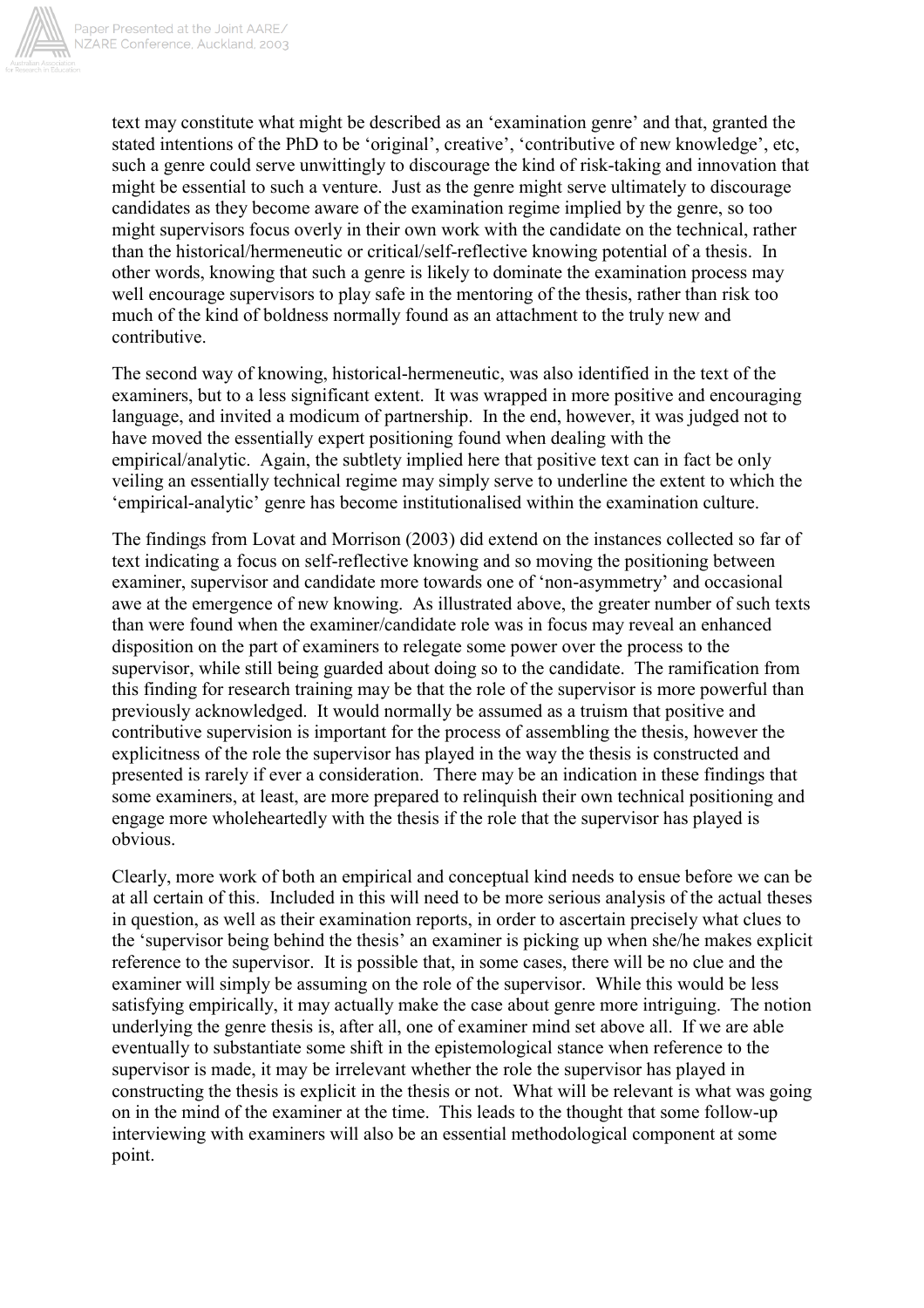

In summary, this aspect of the SORTI study is at the point of considering that, even when faced with a very good thesis, examiners appear to be heavily influenced by a culture, implicit if not explicit, that is disposed towards the technical (and quite likely, the negative) aspects of assessment. Where the role of the supervisor is obvious, it may be that some examiners, at least, feel more prepared to relinquish this role in favour of the kind of 'nonasymmetry' that allows for more generous comment, as well as the kind of acknowledgment of personal benefit and measure of personal awe that most clearly signals a work or originality and contribution. The finding is tentatively put at this stage but clearly is worth pursuing for confirmation, or its opposite, as the potential of such a finding for research training regimes would be immense.

#### **References**

Habermas, J. (1972). *Knowledge and human interests*. (transl. J. Shapiro) London: Heinemann.

Habermas, J. (1974). *Theory and practice*. (transl. J. Viertal) London: Heinemann.

Holbrook, A., Bourke, S., Farley, P., & Carmichael, K. (2001). Analysing PhD examination reports and the links between PhD candidate history and examination outcomes: A methodology*. Research and Development in Higher Education, 24*, 51—61.

Holbrook, A., Lovat, T., & Monfries, M. (2001). Examiners as teachers: The instructional content of PhD reports. Paper presented at the British Educational Research Association Conference (BERA), Leeds, UK, September, 13-15.

Holbrook. A. (2001). PhD examination—Assessment's least mapped frontier. Paper presented AARE Conference Fremantle, Australia, December, 2-6.

Holbrook, A., Bourke, S., & Dally, K. (2003). *How examiners define quality in the doctoral thesis.* Paper presented *Improving Learning, Fostering the Will to Learn*, the 10th Biennial Conference of European Association for Research on Learning and Instruction (EARLI), Padova, Italy, August 26-30.

Holbrook, A., Bourke, S., & Lovat, T. (2002). Anticipating the examiner reports on a PhD thesis. Paper presented at the Quality in Postgraduate Research Conference, Glenelg, SA, April 17-19.

Holbrook, A., Lovat, T., & Monfries, M. (2001). Examiners as teachers: The instructional content of PhD reports. Paper presented at the British Educational Research Association Conference (BERA), Leeds, UK, September, 13-15.

Lawson, A., Marsh, H., & Tansley, T. (2003). Examining the examiners. *Australian Universities Review, 46*(1), 32-36.

Lovat, T. (2002). 'Ways of knowing': How examiners position themselves in relation to the doctoral. Presented at the Symposium Examining the Quality of Doctoral Research, AERA Conference, New Orleans, April, 1-5.

Lovat, T., Holbrook, A., Bourke, S., Dally, K., & Hazel, G. (2002). Examiner Comment on Theses that have been revised and re-submitted. Paper presented at *Annual Conference of the*